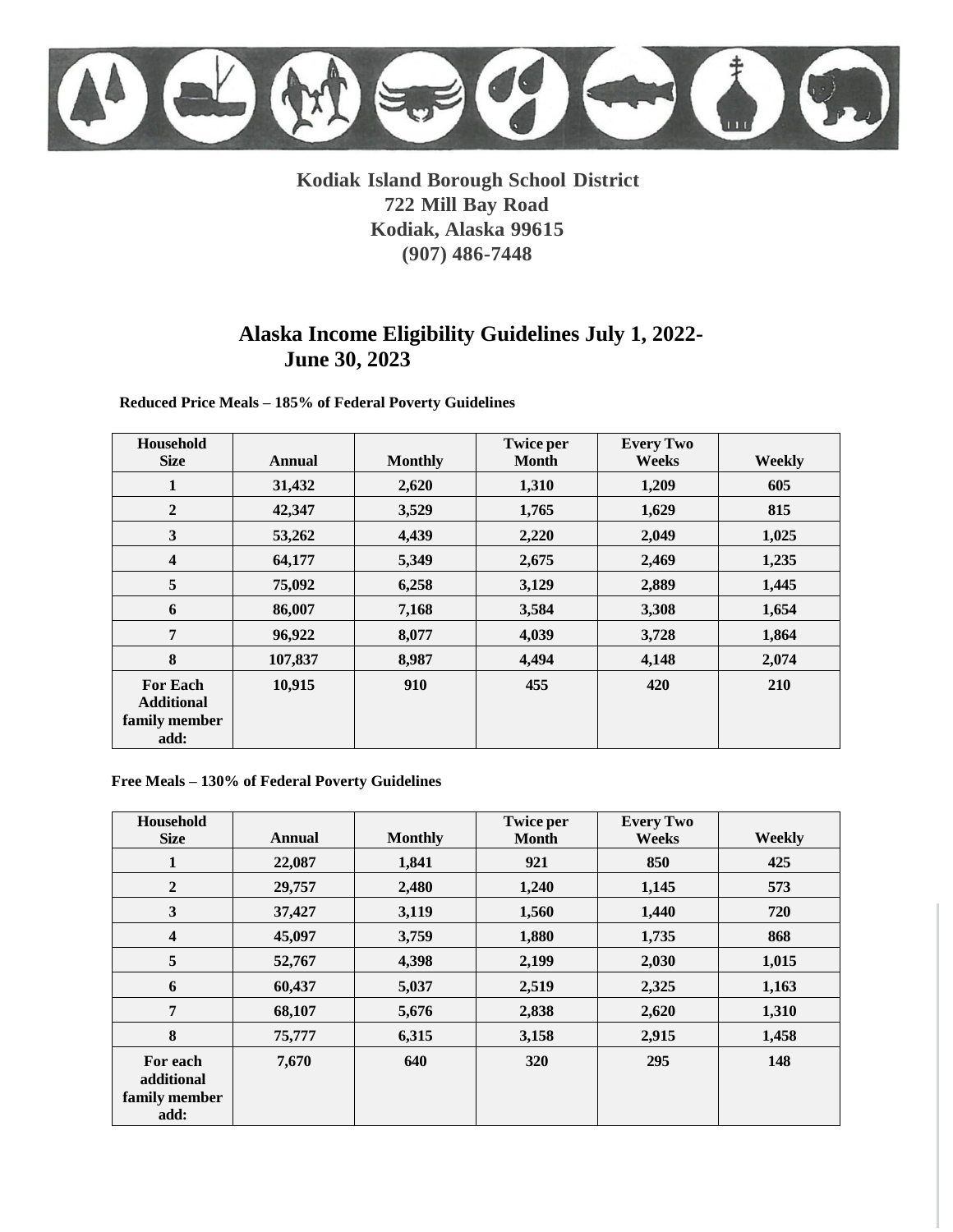**Kodiak Island Borough School District 722 Mill Bay Road Kodiak, Alaska 99615 (907) 486-7448** 

## **Definitions**

**Family:** A household or family is defined as a group of related or unrelated individuals who are living as one economic unit.

**Income**: Income is the money received by any member of the household before such deductions as taxes and Social Security. It includes the following: salary or wages; earnings from self- employment, Social Security, pensions, retirement and disability payments; and other cash income received or withdrawn from any source which would be available for payment of a child's meal. Food Stamp benefits are not included.

Current income is determined by the income received by all members of the household during the month prior to application. But if this income was much higher or lower than usual, the expected income for this year (12 months starting from the month prior to application) should be used. For example, self-employed people such as fishermen and farmers should use yearly income.

**The information below represent types of groups that qualify for free meals under the National School Lunch Program either by Assistance Program participation, and Other Source Categorical Eligibility designations:**

## **Direct Certification Groups are as follows:**

Supplemental Nutrition Assistance Program (SNAP); Food Distribution Program on Indian Reservations (FDPIR); or Temporary Assistance for Needy Families (TANF), if the State program meets Federal standards.

## **Other Source Categorically Eligible:**

Homeless, Migrant, Runaway, Foster Child, or Enrolled in Head Start or an eligible pre-kindergarten program